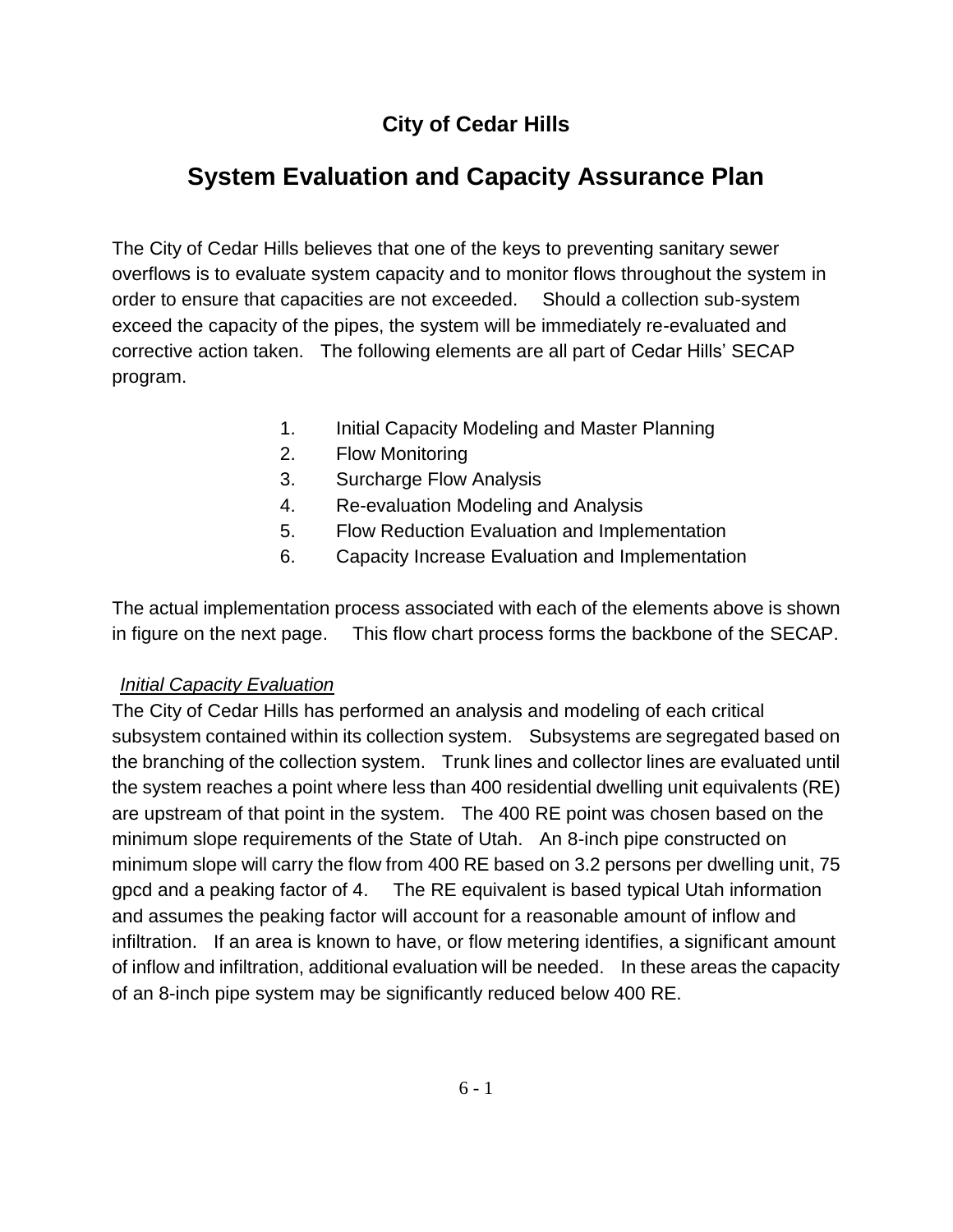

## **SECAP Flow Chart**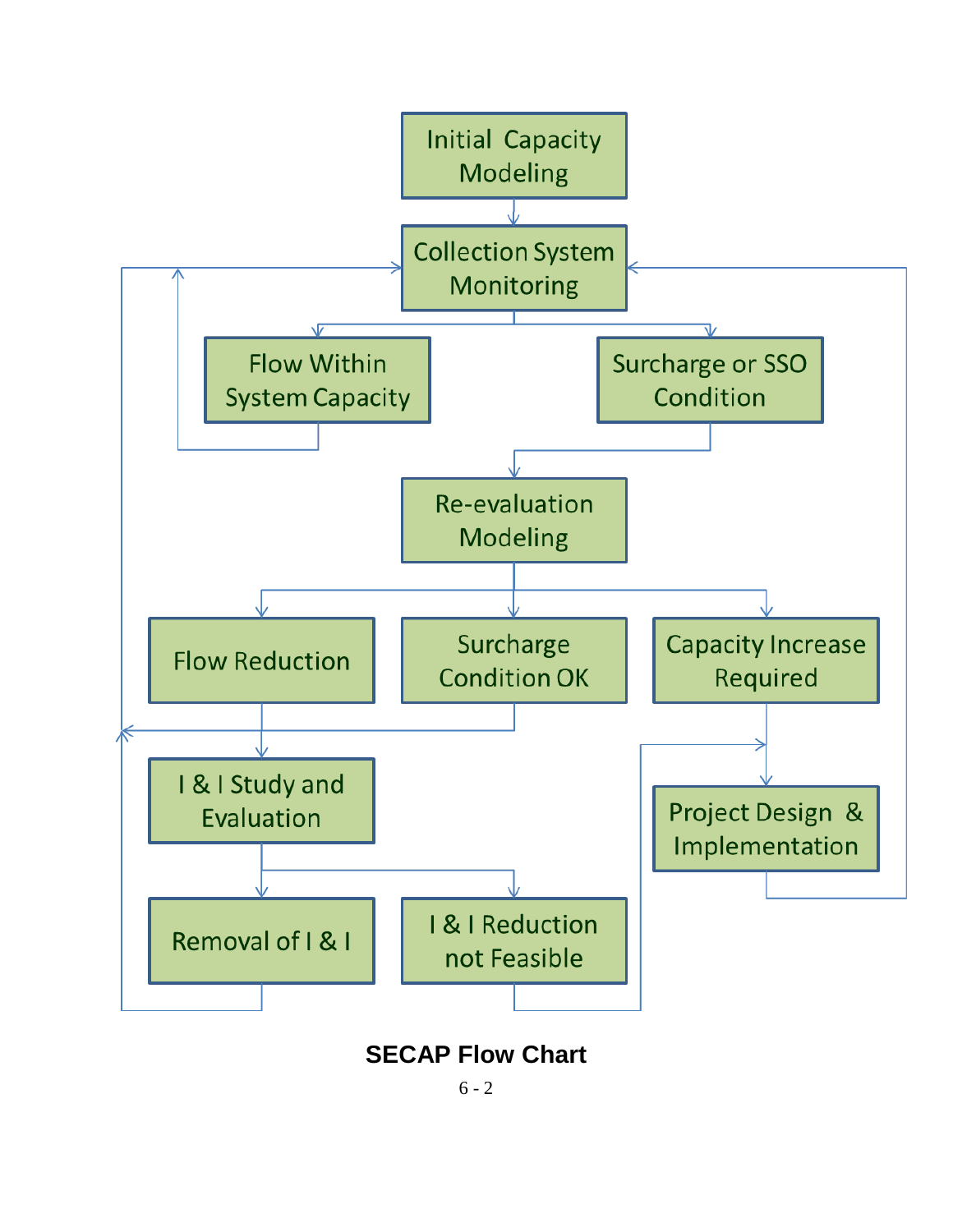In addition to developing an equivalent flow for a residential unit, consideration should also be given to time of concentration in the collection system. Based on typical diurnal flow patterns, if the transit time in the branch system is less than 2 hours, time of concentration can be ignored.

## *Flow Monitoring*

Sewer flow monitoring is performed by Timpanogos Special Service District in conjunction with the Public Works Department and consists of annually inspecting manholes at the trunk lines and main collector lines throughout the city. Timpanogos Special Service District records flows daily and calibrate the meters quarterly. Flows are recorded at 3 locations: CH #1 Temple Shadows, CH #2 4500 W, CH #3 North County BLVD

## *Surcharge Flow Analysis*

If any collection subsystem is identified as having any of the following problems the system will be evaluated to determine future action. These problems are:

- 1. Sanitary Sewer Overflow to the Environment
- 2. Sanitary Sewer Break Remaining in the Trench
- 3. Basement Backup
- 4. Observed Subsystem Surcharging.

The flow evaluation may result in multiple conclusions, some of which may require further action. Possible conclusions and their further action are listed below. This list is not inclusive nor does it require the specific action detailed. These are given as possible examples and will be used by the Public Works Department to determine correct future action.

## **Flow Reduction Evaluation**

Should excessive flows be identified during the surcharge analysis, the solution may be to proceed with an inflow and infiltration study with the ultimate goal of reducing flows. These flow reductions may be achieved by reconstruction of specific areas, internal spot repairs, removing illegal storm water or sump pump connections from homes or storm water systems, and system grouting. Tools used in flow reduction may include extensive in line camera inspection, smoke testing, dye testing, and increased inspection or flow monitoring.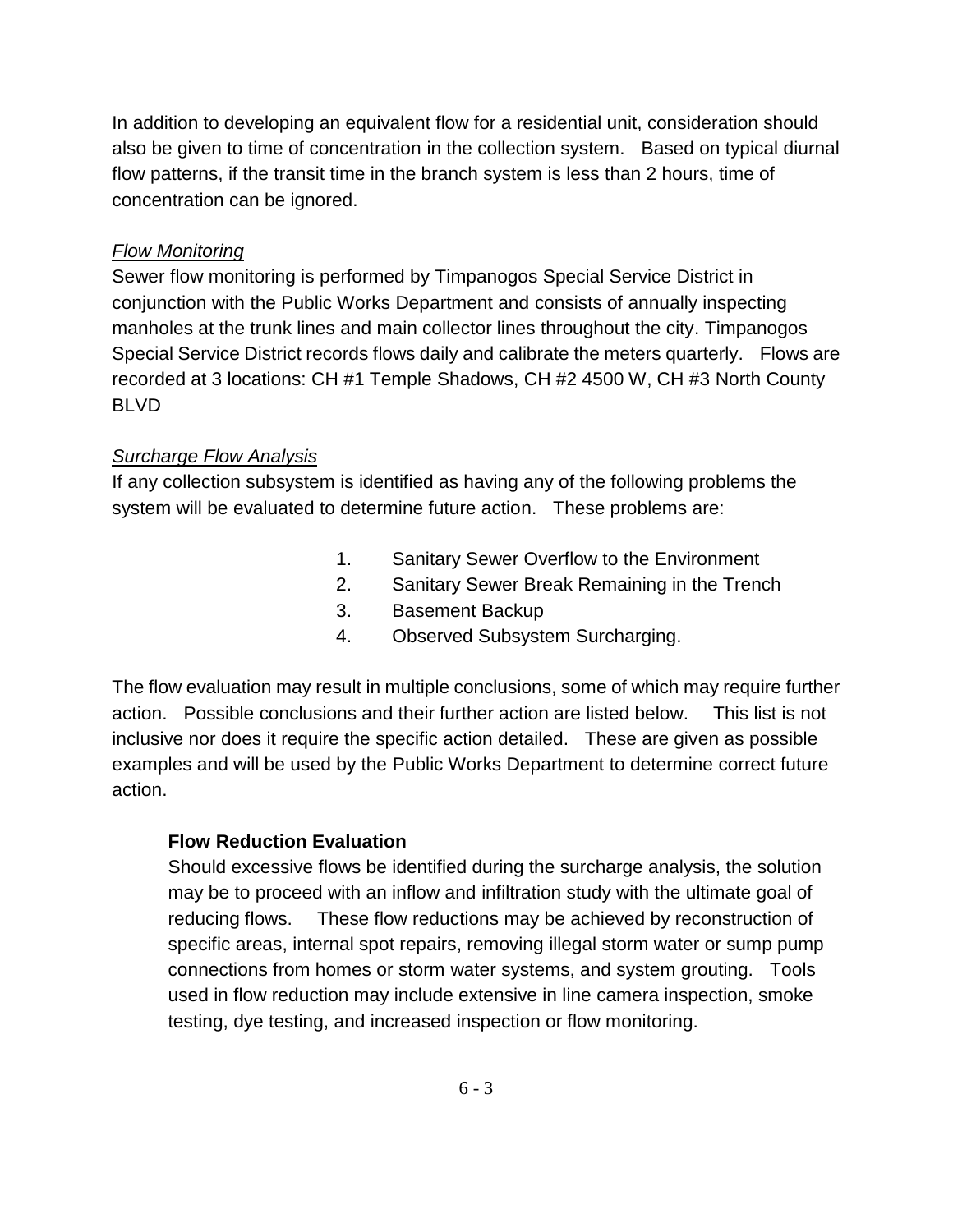#### **Foreign Objects or Obstructions**

There are multiple foreign objects which may be found in sewers. These may include objects knocked into sewers during construction, illegally placed in sewer manholes, roots, grease and soaps, bellies in piping systems, etc. Each of these problems should be found during the backup investigation and a plan developed to insure the problem does not reoccur. Types of action may include increased cleaning frequency, spot repairs, greater pretreatment activity, lining of pipes, and other corrective actions which resolve the problem.

## **Allowable Surcharging**

Some piping systems may be able to accept surcharges without creating problems. Such systems may be deep and surcharging occurs below the level of basements or manhole rims, or they may be in areas where there are no connections. In such cases the resolution of the observed surcharge may just be additional monitoring.

## **Revised System Modeling**

Where piping system problems cannot be resolved in a less expensive way, the system may be further modeled to determine upgrade needs. Modeling should include known flow information and future projections. Since the system has been shown to have problems, further modeling should be more conservative in flow projections. Revised modeling should follow the guides given next.

## *Re-evaluation Modeling and Analysis*

When a subsystem needs demonstrate unresolvable problems by less costly means, the subsystem should be re-modeled and required action determined. Revised modeling may show that flow reduction may still be viable or it may show that the system can allow current surcharge conditions. Most likely, however, the modeling will normally form the basis for construction to enlarge the subsystem capacity. Modeling should be done either by

- 1. Cedar Hills staff using commercially available software
- 2. Cedar Hills staff using spreadsheet models
- 3. Engineering firms using available software or spreadsheets.

It is important to insure the modeling is comprehensive and includes all the potential flow sources. While the current area zoning and land use planning should be used in the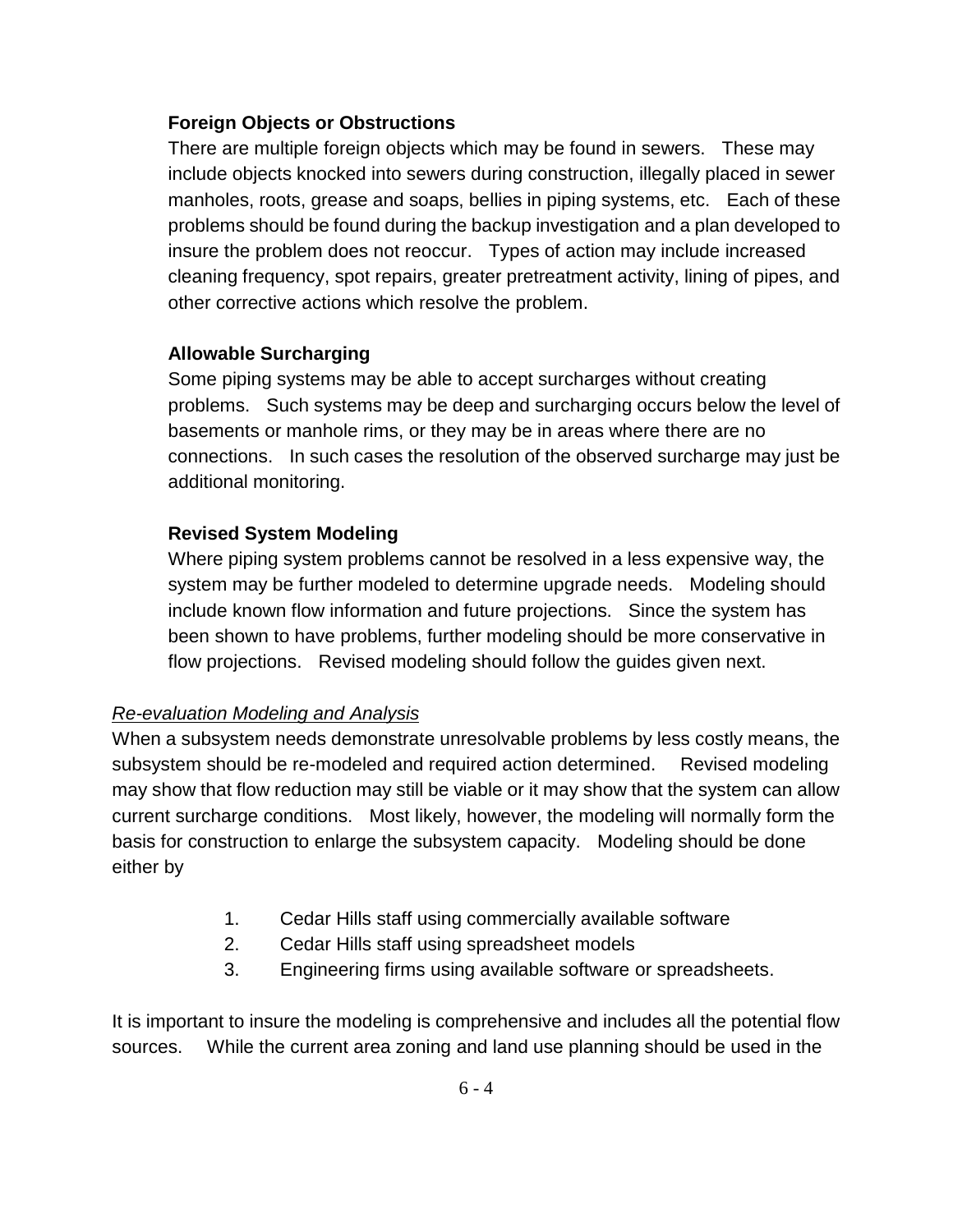model development, care should be taken to discuss possible changes with appropriate officials. Where possible zoning changes appear likely, the model should be re-run with the revised zoning alternatives. Once a resolution has been selected, the resulting project should be placed on the capital improvement plan (CIP).

#### *Capacity Increase Evaluation and Implementation*

The capacity evaluation should be expedited based on the impact of the problem on the environment and the possible repeat of the overflow/backup/surcharging. Details on prioritization are given in the next section.

Systems requiring additional capacity should be engineered for expansion by qualified staff or engineering consultants. Project design should be based on acceptable engineering standards and should comply with State of Utah regulations found in R317-3. Easements should be obtained, where needed and the design should include an analysis of other utilities in the vicinity. Design review should be done by the applicable regulatory agency, as appropriate. A design report should be prepared for each project. Where appropriate, the subsystem modeling may be substituted for the design report.

Finalized projects should be placed on the CIP.

#### *System Improvement Prioritization*

The priority for improvement should follow the following general guidelines:

## **High Priority Projects**

When there is significant potential for sanitary sewer overflows, or frequent basement backups, the improvement should be considered a high priority and any available budget should be allocated to the project.

#### **Medium Priority Projects**

Where the problem is infrequent and the possibility exists that it may not repeat in the near future, the priority for correction is medium. Medium priority projects may be delayed until appropriate budget is available or the priority is adjusted to high priority. Should an SSO or basement backup repeat in the same area, the priority should be immediately revised.

## **Low Priority Projects**